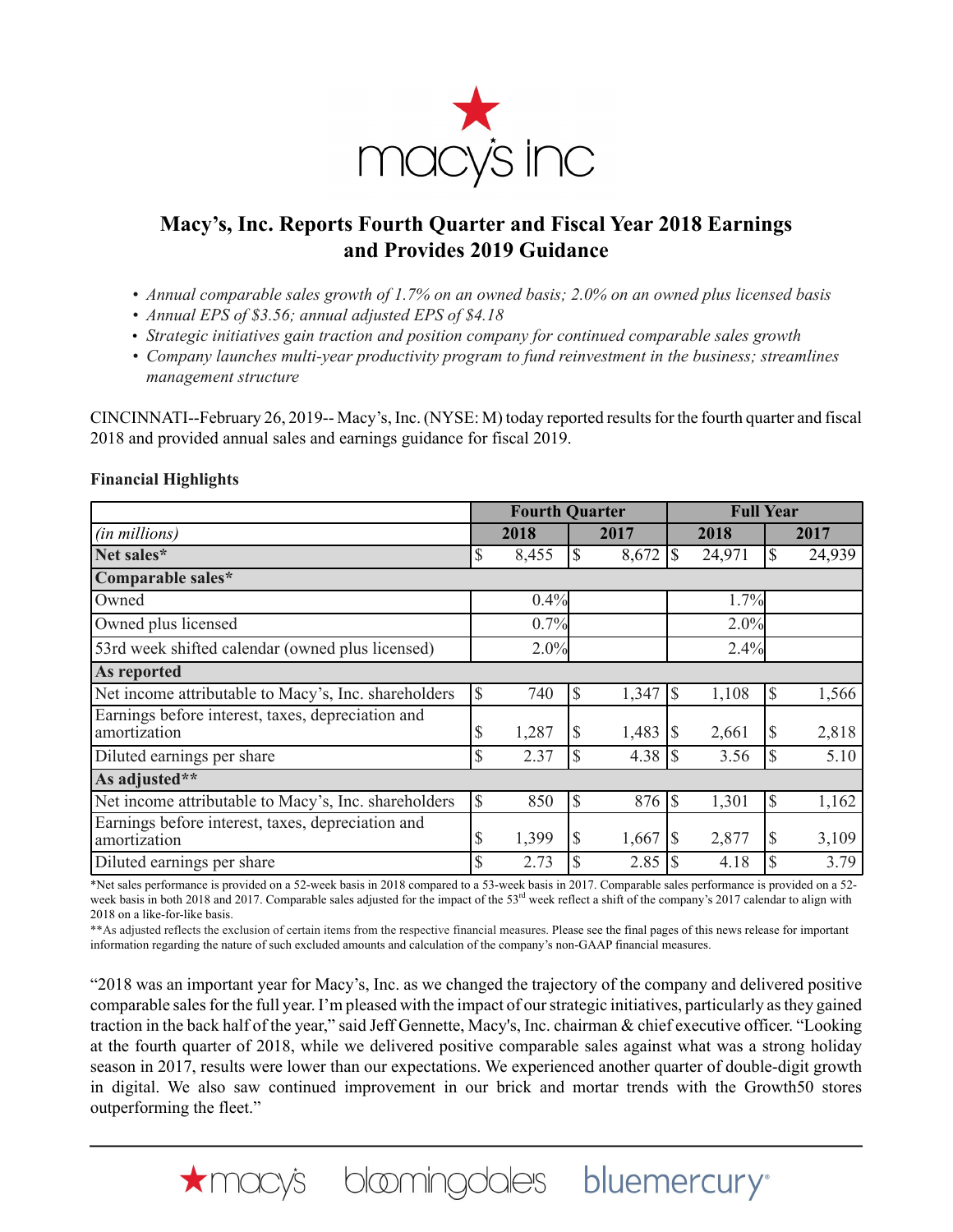"We know that when we listen to our customers, we win. And when we invest in our business, we grow. In 2019, we will continue with a balanced investment approach, and we are confident that Macy's, Inc. is on the right path to deliver sustainable, profitable growth," continued Gennette.

"The North Star Strategy is working. Macy's is heading into 2019 a stronger business than we were a year ago with healthier stores, a growing e-commerce business and a mobile experience that is resonating with our customers. We are executing a balanced investment strategy that supports all three of these components, with investment directed towards areas we know have the highest returns," said Gennette. "We are also a more agile and flexible organization. The steps we are announcing to further streamline our management structure will allow us to move faster, reduce costs and be more responsive to changing customer expectations. Importantly, these changes build the foundation we need to achieve meaningful enterprise productivity improvements. These actions impact colleagues who have made strong contributions to the company over the years, and I thank them for their service."

## **Asset Sale Gains**

Asset sale gains for the fourth quarter of 2018 totaled \$278 million pre-tax, or \$204 million after-tax and \$0.65 per diluted share attributable to Macy's, Inc. This compares to the fourth quarter of 2017, when asset sale gains totaled \$368 million pre-tax, or \$230 million after-tax and \$0.75 per diluted share attributable to Macy's, Inc.

In the fourth quarter of 2018, Macy's, Inc. completed the sale of the former I. Magnin building in Union Square San Francisco for \$250 million of cash proceeds and a gain of \$178 million. Following the transaction, the Macy's Union Square store will comprise approximately 700,000 gross square feet. Macy's Union Square is one of the company's flagship properties, and this transaction is part of a multi-year plan to invest in further enhancing the customer experience in the store.

Asset sale gains for fiscal 2018 totaled \$389 million pre-tax, or \$287 million after-tax and \$0.92 per diluted share attributable to Macy's, Inc. This compares to 2017 when asset sale gains totaled \$544 million pre-tax, or \$338 million after-tax and \$1.10 per diluted share attributable to Macy's, Inc.

## **2018 Strategic Initiatives Update**

The company's five key strategic initiatives of the North Star Strategy performed well for the year. Highlights include:

- **Loyalty**: Improved benefits to Macy's Star Rewards member loyalty program led to increased loyalty penetration with platinum members, with platinum spend up 10%. The company also launched a tenderneutral option, which added more than three million new members to the loyalty program.
- **Backstage**: Opened Backstage, Macy's on-mall, off-price business, in more than 120 new locations within Macy's stores. For all Backstage store within a store locations, the average lift was more than 5% in the total store.
- **Store Pickup:** Expanded "Buy Online Pickup in Store" (BOPS), launched "Buy Online Ship to Store" (BOSS) feature, and built "At Your Service" centers in all stores. The company maintained approximately 25% associated sales on BOPS and BOSS orders.
- **Vendor Direct:** Expanded vendor direct program on macys.com, nearly doubling online SKUs.
- **Growth50:** Implemented growth investment model in 50 Macy's stores, a mix of size and geography, with upgrades including facilities, fixtures, assortment and customer service. These stores outperformed the fleet for sales growth in fiscal 2018 and achieved higher customer retention and brand attachment scores.

### **Looking Ahead**

## *2019 Strategic Initiatives to Drive Growth*

The company will carry three of its 2018 strategic initiatives forward and add two new areas of focus in 2019:

- Growth150: Expand growth investment strategy to another 100 stores.
- **Backstage:** Add Backstage locations to 45 Macy's stores and deliver positive comparable sales for the Backstage stores previously opened.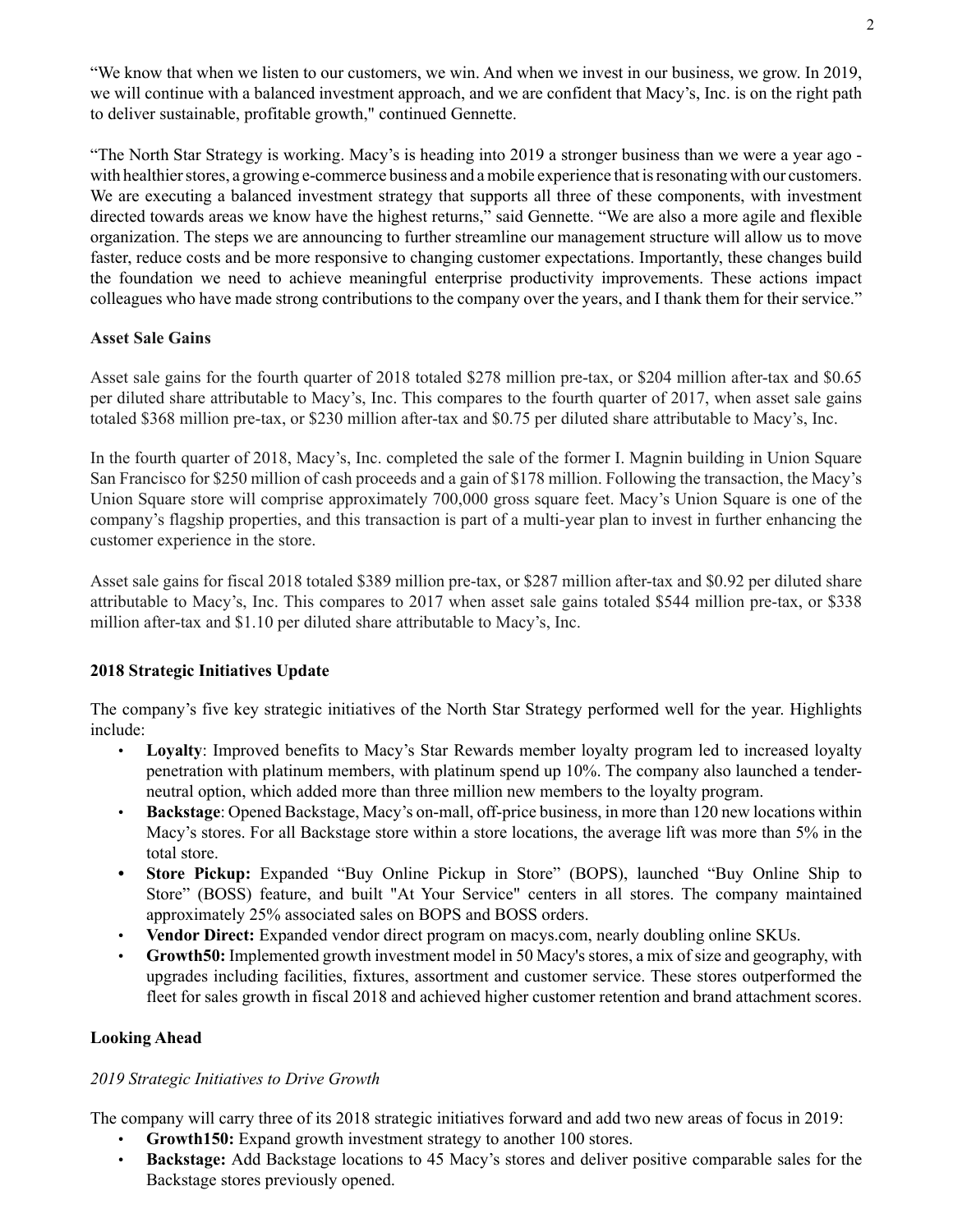- **Vendor Direct:** Build on the success of the 2018 launch with continued aggressive expansion of vendors and SKUs.
- **Mobile:** Continue 'mobile first'strategy. Strategically enhance the Macy's mobile app with new features and functions to deliver outsized growth in mobile sales.
- **Destination Businesses:** Invest in areas where the company already has strong market share to drive disproportionate growth. These categories are dresses, fine jewelry, big ticket, men's tailored, women's shoes and beauty.

The company also intends to focus on innovation both through technology and new economic models. The company will double the number of Market @ Macy's locations, all of which will be powered by the b8ta platform. The company will also continue to expand its virtual reality furniture experience in 2019.

## *Funding Our Future*

As part of the North Star strategy, Macy's, Inc. is committed to increased productivity to fund investment in the business. The company has launched a comprehensive, multi-year program focused on growing its profitability rate by improving productivity across the enterprise. The program includes initiatives to improve margin through enhanced inventory planning and operations, supply chain efficiencies, pricing optimization, improved private brand sourcing and customer acquisition and retention strategies.

As an initial step in this productivity plan, the company has announced a restructuring that reduces the complexity of the upper management structure to increase the speed of decision making, reduce costs and respond to changing customer expectations. Importantly, it also allows the company to put additional resources behind three focus areas:

- Improving supply chain efficiency:
- Innovating and enhancing inventory management; and
- Building a larger and healthier customer base.

In addition to the expected 2019 savings, the company anticipates that these activities will fuel the productivity plan over the next 3-5 years and contribute significantly to profitable growth.

The areas for cost reduction in 2019 have been identified and are reflected in guidance. Beginning in 2019, the company expects the restructuring actions announced today to generate annual expense savings of \$100 million. For fiscal 2018, the company recorded one-time charges of approximately \$80 million pre-tax for restructuring activities.

### *2019 Guidance*

Macy's, Inc. is providing the following annual guidance for 2019.

|                                                                            | <b>2019 Annual Guidance</b>                           |
|----------------------------------------------------------------------------|-------------------------------------------------------|
| Comparable sales<br>(owned plus licensed)                                  | Flat to up $1\%$                                      |
| Comparable sales<br>(owned)                                                | Flat to up $1\%$                                      |
| Net sales                                                                  | Approximately flat                                    |
| Diluted EPS excluding<br>settlement charges, impairment<br>and other costs | \$3.05 to \$3.25                                      |
| Asset sale gains                                                           | Approximately \$100 million (or<br>$$0.25$ per share) |
| Annual tax rate                                                            | 23%                                                   |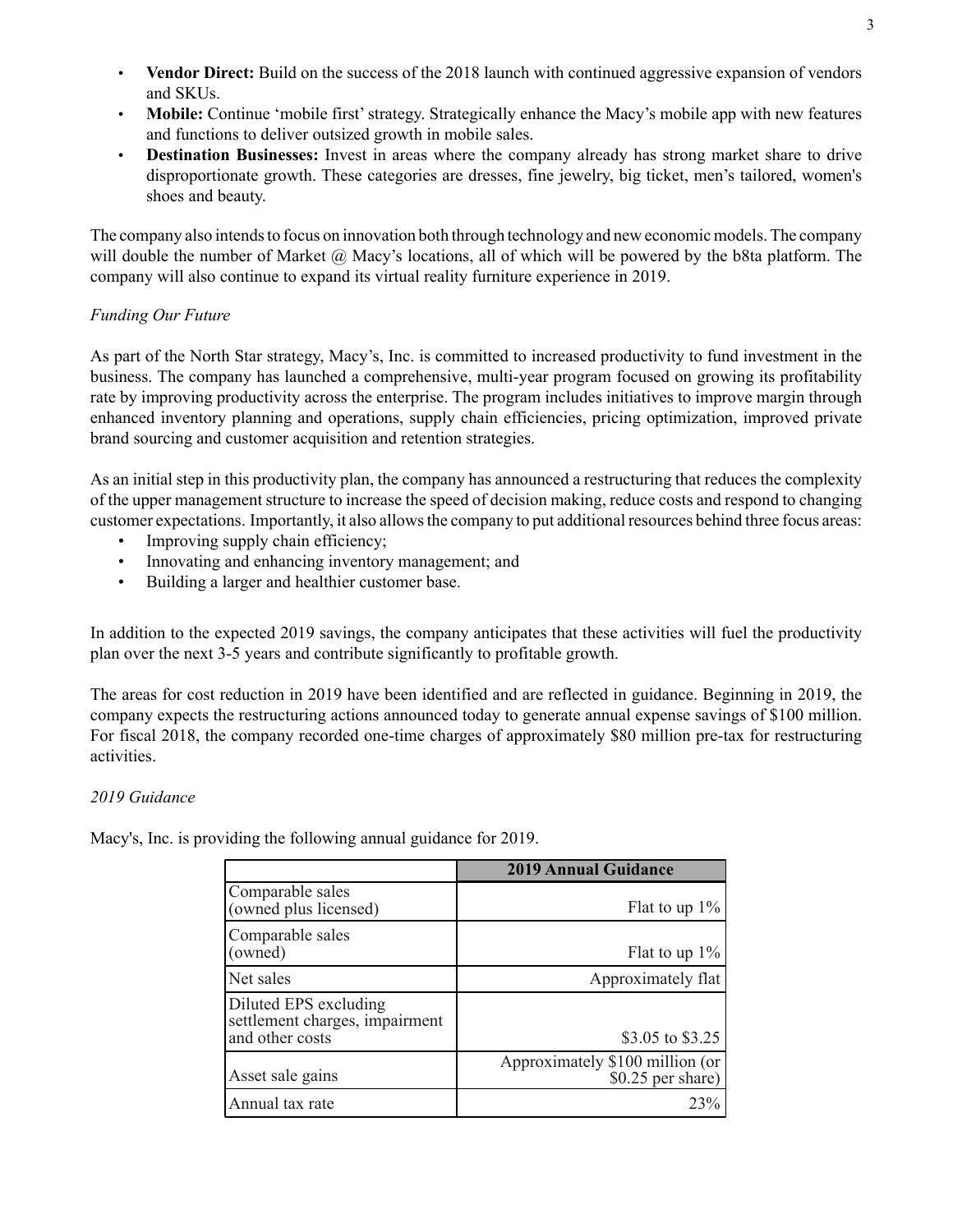#### **About Macy's, Inc.**

Macy's, Inc. is one of the nation's premier retailers, with fiscal 2018 sales of \$24.971 billion and approximately 130,000 employees, the company operates approximately 680 department stores under the nameplates Macy's and Bloomingdale's, and nearly 190 specialty stores that include Bloomingdale's The Outlet, Bluemercury, Macy's Backstage and STORY. Macy's, Inc. operates stores in 43 states, the District of Columbia, Guam and Puerto Rico, as well as macys.com, bloomingdales.com and bluemercury.com. Bloomingdale's stores in Dubai and Kuwait are operated by Al Tayer Group LLC under license agreements. Macy's, Inc. has corporate offices in Cincinnati, Ohio, and New York, New York.

All statements in this press release that are not statements of historical fact are forward-looking statements within the meaning of the Private Securities Litigation Reform Act of 1995. Such statements are based upon the current beliefs and expectations of Macy's management and are subject to significant risks and uncertainties. Actual results could differ materially from those expressed in or implied by the forward-looking statements contained in this release because of a variety of factors, including conditions to, or changes in the timing of, proposed real estate and other transactions, prevailing interest rates and non-recurring charges, the effect of federal tax reform, store closings, competitive pressures from specialty stores, general merchandise stores, off-price and discount stores, manufacturers' outlets, the Internet, mail-order catalogs and television shopping and general consumer spending levels, including the impact of the availability and level of consumer debt, the effect of weather and other factors identified in documents filed by the company with the Securities and Exchange Commission. Macy's disclaims any intention or obligation to update or revise any forward-looking statements, whether as a result of new information, future events or otherwise, except as required by law.

NOTE: Additional information on Macy's, Inc., including past news releases, is available at www.macysinc.com/ pressroom. A webcast of Macy's, Inc.'s call with analysts and investors will be held today (February 26, 2019) at 9:30 a.m. ET. The webcast, along with the associated presentation, is accessible to the media and general public via the company's website at www.macysinc.com. Analysts and investors may call in on 800-281-7973, passcode 2586485. A replay of the conference call and slides can be accessed on the website or by calling 888-203-1112, passcode 2586485, about two hours after the conclusion of the call.

Macy's, Inc. is scheduled to present at the Bank of America Merrill Lynch Global Consumer & Retail Technology Conference at 8:00 a.m. ET on Tuesday, March 12, 2019, in New York City. Media and investors may access a live audio webcast of the presentations at www.macysinc.com/investors. A replay of the webcast will be available on the company's website.

**Contacts: Media – Blair Fasbender Rosenberg 646-429-6032 media@macys.com**

**Investors – Ryan Alleman 513-579-7780 investors@macys.com**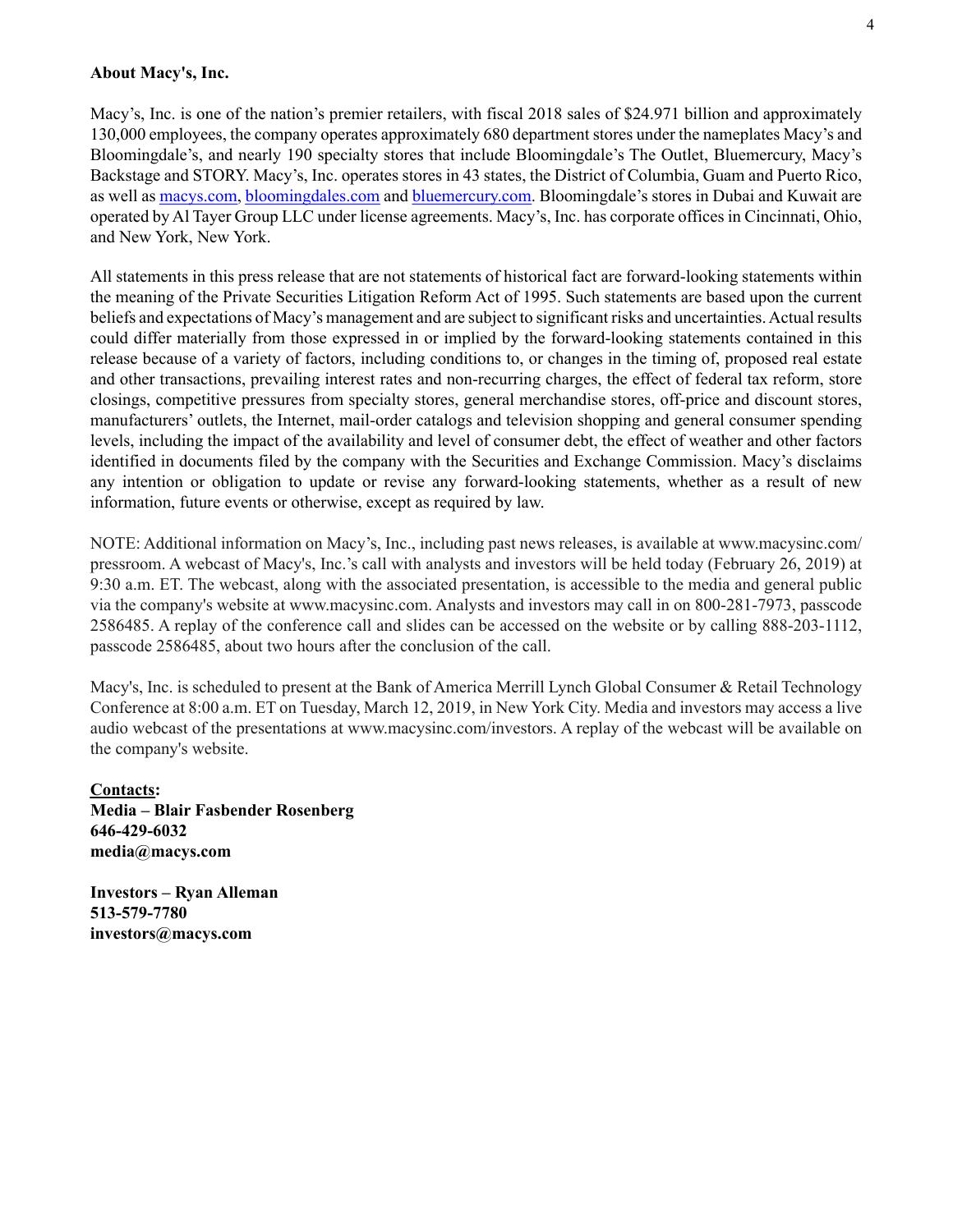#### Consolidated Statements of Income (Unaudited) (Note 1) (All amounts in millions except percentages and per share figures)

|                                                                         | 13 Weeks Ended<br>February 2, 2019 |          |                     |             | 14 Weeks Ended<br>February 3, 2018 |                     |  |
|-------------------------------------------------------------------------|------------------------------------|----------|---------------------|-------------|------------------------------------|---------------------|--|
|                                                                         |                                    | \$       | $%$ to<br>Net sales |             | \$                                 | $%$ to<br>Net sales |  |
| Net sales                                                               | \$                                 | 8,455    |                     | $\mathbb S$ | 8,672                              |                     |  |
| Credit card revenues, net                                               |                                    | 240      | 2.8%                |             | 229                                | 2.6%                |  |
| Cost of sales                                                           |                                    | (5,288)  | $(62.5\%)$          |             | (5,323)                            | $(61.4\%)$          |  |
| Selling, general and administrative expenses                            |                                    | (2, 538) | $(30.0\%)$          |             | (2, 548)                           | (29.3%)             |  |
| Gains on sale of real estate                                            |                                    | 278      | 3.2%                |             | 368                                | 4.2%                |  |
| Restructuring, impairment, store closing and other costs                |                                    | (97)     | $(1.1\%)$           |             | (152)                              | $(1.7\%)$           |  |
| Operating income                                                        |                                    | 1,050    | 12.4%               |             | 1,246                              | 14.4%               |  |
| Benefit plan income, net                                                |                                    | $\,8\,$  |                     |             | 15                                 |                     |  |
| Settlement charges                                                      |                                    | (15)     |                     |             | (32)                               |                     |  |
| Interest expense, net                                                   |                                    | (49)     |                     |             | (73)                               |                     |  |
| Gains (losses) on early retirement of debt                              |                                    | (28)     |                     |             | 11                                 |                     |  |
| Income before income taxes                                              |                                    | 966      |                     |             | 1,167                              |                     |  |
| Federal, state and local income tax benefit (expense) (Note 2)          |                                    | (226)    |                     |             | 176                                |                     |  |
| Net income                                                              |                                    | 740      |                     |             | 1,343                              |                     |  |
| Net loss attributable to noncontrolling interest                        |                                    |          |                     |             | 4                                  |                     |  |
| Net income attributable to Macy's, Inc. shareholders                    | \$                                 | 740      |                     | \$          | 1,347                              |                     |  |
| Basic earnings per share attributable to<br>Macy's, Inc. shareholders   | S                                  | 2.40     |                     |             | 4.41                               |                     |  |
| Diluted earnings per share attributable to<br>Macy's, Inc. shareholders | \$                                 | 2.37     |                     | \$          | 4.38                               |                     |  |
| Average common shares:                                                  |                                    |          |                     |             |                                    |                     |  |
| Basic                                                                   |                                    | 308.4    |                     |             | 305.6                              |                     |  |
| Diluted                                                                 |                                    | 311.9    |                     |             | 307.4                              |                     |  |
| End of period common shares outstanding                                 |                                    | 307.5    |                     |             | 304.8                              |                     |  |
| Supplemental Financial Measures:                                        |                                    |          |                     |             |                                    |                     |  |
| Gross Margin (Note 3)                                                   | \$                                 | 3,167    | 37.5 %              | \$          | 3,349                              | 38.6 %              |  |
| Depreciation and amortization expense                                   | \$                                 | 244      |                     | \$          | 250                                |                     |  |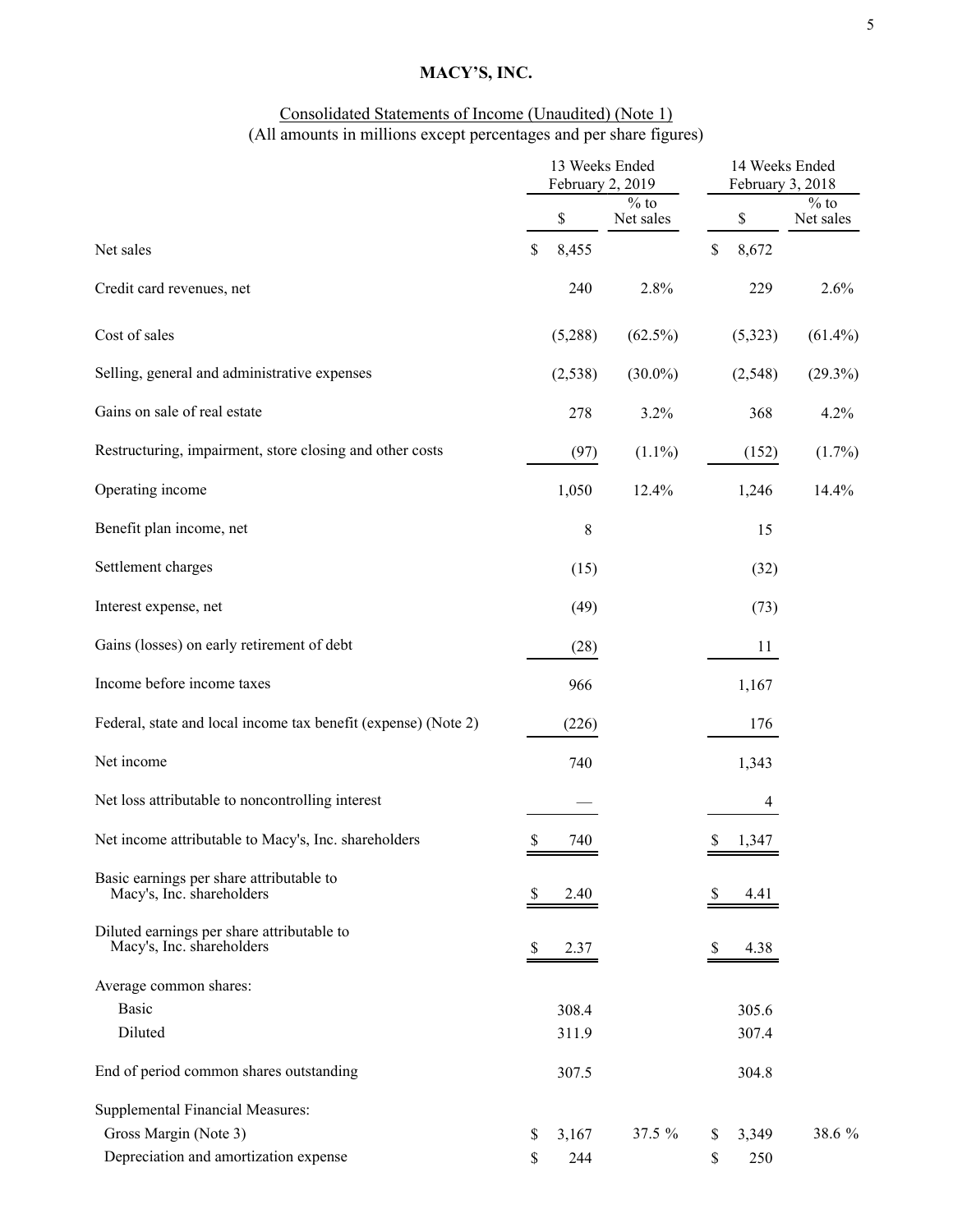#### Consolidated Statements of Income (Unaudited) (Note 1) (All amounts in millions except percentages and per share figures)

|                                                                         |             | 52 weeks ended<br>February 2, 2019   | 53 weeks ended<br>February 3, 2018 |                               |  |
|-------------------------------------------------------------------------|-------------|--------------------------------------|------------------------------------|-------------------------------|--|
|                                                                         | \$          | $\frac{1}{\sqrt{6}}$ to<br>Net sales | \$                                 | $\frac{0}{6}$ to<br>Net sales |  |
| Net sales                                                               | \$24,971    |                                      | \$24,939                           |                               |  |
| Credit card revenues, net                                               | 768         | 3.1%                                 | 702                                | 2.8%                          |  |
| Cost of sales                                                           | (15,215)    | $(60.9\%)$                           | (15, 181)                          | $(60.9\%)$                    |  |
| Selling, general and administrative expenses                            | (9,039)     | $(36.2\%)$                           | (8,954)                            | $(35.9\%)$                    |  |
| Gains on sale of real estate                                            | 389         | 1.5%                                 | 544                                | 2.2%                          |  |
| Restructuring, impairment, store closings and other costs               | (136)       | $(0.5\%)$                            | (186)                              | $(0.7\%)$                     |  |
| Operating income                                                        | 1,738       | 7.0%                                 | 1,864                              | 7.5%                          |  |
| Benefit plan income, net                                                | 39          |                                      | 57                                 |                               |  |
| Settlement charges                                                      | (88)        |                                      | (105)                              |                               |  |
| Interest expense, net                                                   | (236)       |                                      | (310)                              |                               |  |
| Gains (losses) on early retirement of debt                              | (33)        |                                      | 10                                 |                               |  |
| Income before income taxes                                              | 1,420       |                                      | 1,516                              |                               |  |
| Federal, state and local income tax benefit (expense) (Note 2)          | (322)       |                                      | 39                                 |                               |  |
| Net income                                                              | 1,098       |                                      | 1,555                              |                               |  |
| Net loss attributable to noncontrolling interest                        | 10          |                                      | 11                                 |                               |  |
| Net income attributable to Macy's, Inc. shareholders                    | 1,108<br>\$ |                                      | 1,566<br>\$                        |                               |  |
| Basic earnings per share attributable to<br>Macy's, Inc. shareholders   | \$<br>3.60  |                                      | \$<br>5.13                         |                               |  |
| Diluted earnings per share attributable to<br>Macy's, Inc. shareholders | \$<br>3.56  |                                      | S<br>5.10                          |                               |  |
| Average common shares:                                                  |             |                                      |                                    |                               |  |
| <b>Basic</b><br>Diluted                                                 | 307.7       |                                      | 305.4                              |                               |  |
|                                                                         | 311.4       |                                      | 306.8                              |                               |  |
| End of period common shares outstanding                                 | 307.5       |                                      | 304.8                              |                               |  |
| <b>Supplemental Financial Measures:</b>                                 |             |                                      |                                    |                               |  |
| Gross Margin (Note 3)                                                   | \$<br>9,756 | 39.1 %                               | \$<br>9,758                        | 39.1 %                        |  |
| Depreciation and amortization expense                                   | \$<br>962   |                                      | \$<br>991                          |                               |  |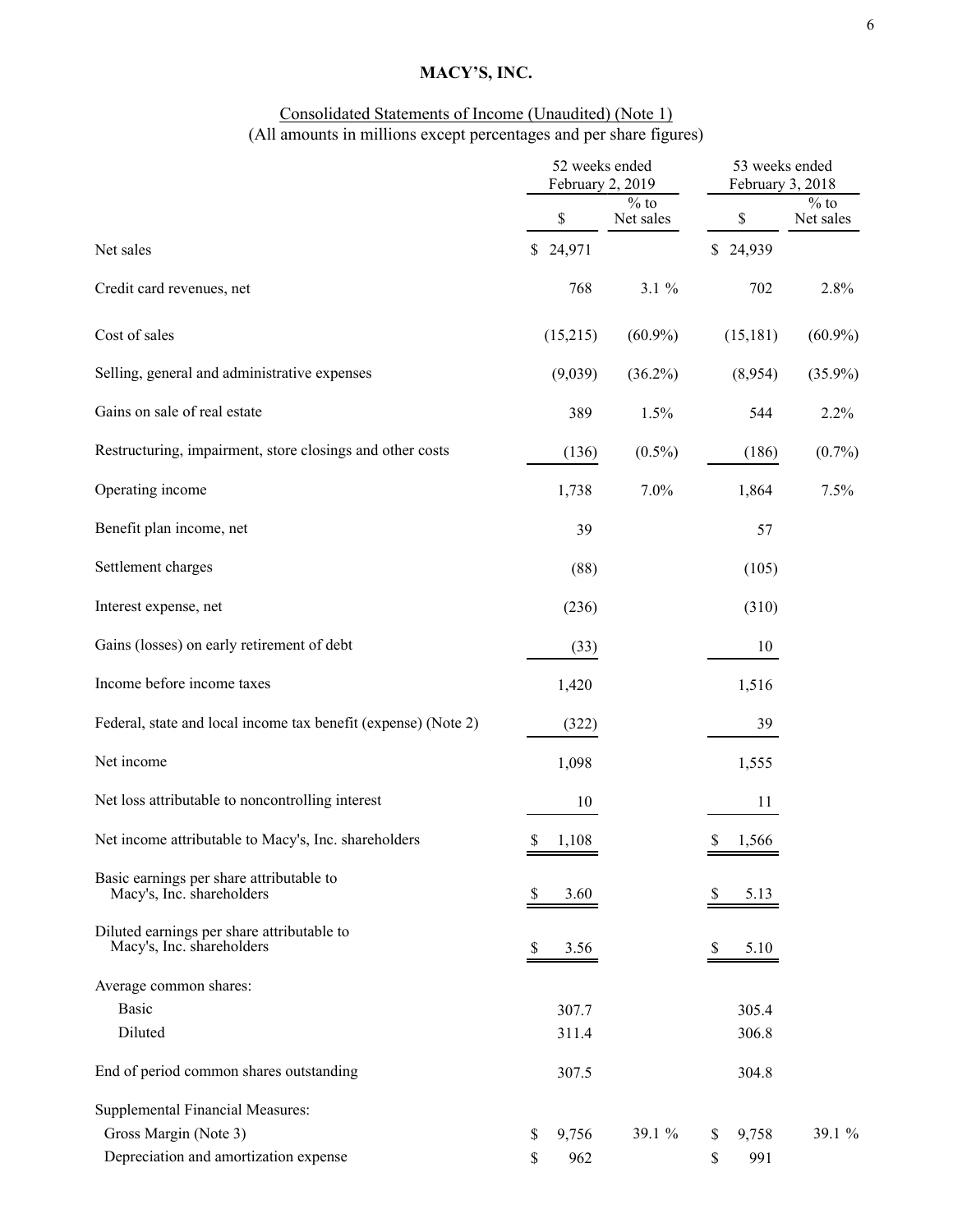# Consolidated Balance Sheets (Unaudited) (Note 1) (millions)

|                                            | February 2, 2019 |        |               | February 3, 2018 |  |  |
|--------------------------------------------|------------------|--------|---------------|------------------|--|--|
| <b>ASSETS:</b>                             |                  |        |               |                  |  |  |
| <b>Current Assets:</b>                     |                  |        |               |                  |  |  |
| Cash and cash equivalents                  | \$               | 1,162  | $\mathsf{\$}$ | 1,455            |  |  |
| Receivables                                |                  | 400    |               | 363              |  |  |
| Merchandise inventories                    |                  | 5,263  |               | 5,178            |  |  |
| Prepaid expenses and other current assets  |                  | 620    |               | 650              |  |  |
| <b>Total Current Assets</b>                |                  | 7,445  |               | 7,646            |  |  |
| Property and Equipment – net               |                  | 6,637  |               | 6,672            |  |  |
| Goodwill                                   |                  | 3,908  |               | 3,897            |  |  |
| Other Intangible Assets - net              |                  | 478    |               | 488              |  |  |
| <b>Other Assets</b>                        |                  | 726    |               | 880              |  |  |
| <b>Total Assets</b>                        | \$               | 19,194 | \$            | 19,583           |  |  |
| LIABILITIES AND SHAREHOLDERS' EQUITY:      |                  |        |               |                  |  |  |
| <b>Current Liabilities:</b>                |                  |        |               |                  |  |  |
| Short-term debt                            | \$               | 43     | $\mathsf{\$}$ | 22               |  |  |
| Merchandise accounts payable               |                  | 1,655  |               | 1,590            |  |  |
| Accounts payable and accrued liabilities   |                  | 3,366  |               | 3,271            |  |  |
| Income taxes                               |                  | 168    |               | 296              |  |  |
| <b>Total Current Liabilities</b>           |                  | 5,232  |               | 5,179            |  |  |
| Long-Term Debt                             |                  | 4,708  |               | 5,861            |  |  |
| Deferred Income Taxes                      |                  | 1,238  |               | 1,148            |  |  |
| Other Liabilities                          |                  | 1,580  |               | 1,662            |  |  |
| Shareholders' Equity:                      |                  |        |               |                  |  |  |
| Macy's, Inc.                               |                  | 6,436  |               | 5,745            |  |  |
| Noncontrolling interest                    |                  |        |               | (12)             |  |  |
| Total Shareholders' Equity                 |                  | 6,436  |               | 5,733            |  |  |
| Total Liabilities and Shareholders' Equity | \$               | 19,194 | \$            | 19,583           |  |  |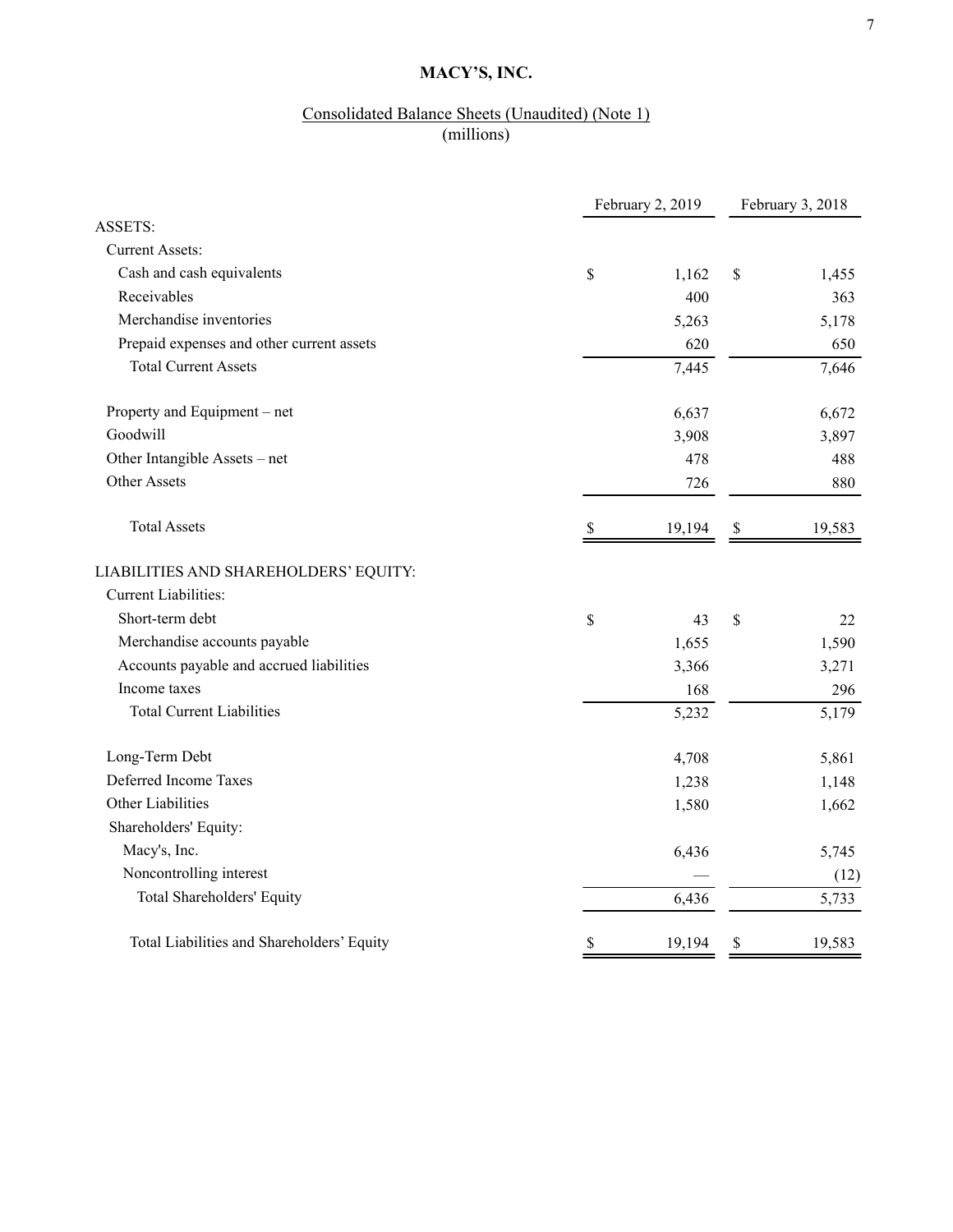# Consolidated Statements of Cash Flows (Unaudited) (Note 1)

(millions)

|                                                                                                           | 52 Weeks<br>Ended<br>February 2, |             | 53 Weeks<br>Ended   |
|-----------------------------------------------------------------------------------------------------------|----------------------------------|-------------|---------------------|
|                                                                                                           | 2019                             |             | February 3,<br>2018 |
| Cash flows from operating activities:                                                                     |                                  |             |                     |
| Net income                                                                                                | \$<br>1,098                      | \$          | 1,555               |
| Adjustments to reconcile net income to net cash provided by operating activities:                         |                                  |             |                     |
| Restructuring, impairment, store closing and other costs                                                  | 136                              |             | 186                 |
| Settlement charges                                                                                        | 88                               |             | 105                 |
| Depreciation and amortization                                                                             | 962                              |             | 991                 |
| Stock-based compensation expense                                                                          | 63                               |             | 58                  |
| Gains on sale of real estate                                                                              | (389)                            |             | (544)               |
| Amortization of financing costs and premium on acquired debt                                              | (15)                             |             | (45)                |
| Changes in assets and liabilities:                                                                        |                                  |             |                     |
| (Increase) decrease in receivables                                                                        | (61)                             |             | 120                 |
| (Increase) decrease in merchandise inventories                                                            | (87)                             |             | 221                 |
| Decrease in prepaid expenses and other current assets                                                     | 21                               |             | 17                  |
| Increase in merchandise accounts payable                                                                  | 55                               |             | 162                 |
| Increase (decrease) in accounts payable, accrued liabilities and<br>other items not separately identified | 44                               |             | (186)               |
| Decrease in current income taxes                                                                          | (136)                            |             | (114)               |
| Increase (decrease) in deferred income taxes                                                              | 112                              |             | (421)               |
| Change in other assets and liabilities not separately identified                                          | (156)                            |             | (129)               |
| Net cash provided by operating activities                                                                 | 1,735                            |             | 1,976               |
| Cash flows from investing activities:                                                                     |                                  |             |                     |
| Purchase of property and equipment                                                                        | (657)                            |             | (487)               |
| Capitalized software                                                                                      | (275)                            |             | (273)               |
| Disposition of property and equipment                                                                     | 474                              |             | 411                 |
| Other, net                                                                                                | 2                                |             | (2)                 |
| Net cash used by investing activities                                                                     | (456)                            |             | (351)               |
| Cash flows from financing activities:                                                                     |                                  |             |                     |
| Debt repaid                                                                                               | (1,149)                          |             | (988)               |
| Dividends paid                                                                                            | (463)                            |             | (461)               |
| Increase (decrease) in outstanding checks                                                                 | 16                               |             | (15)                |
| Acquisition of treasury stock                                                                             |                                  |             | (1)                 |
| Issuance of common stock                                                                                  | 45                               |             | 6                   |
| Proceeds from noncontrolling interest                                                                     | 7                                |             | 13                  |
| Net cash used by financing activities                                                                     | (1, 544)                         |             | (1, 446)            |
| Net increase (decrease) in cash, cash equivalents and restricted cash                                     | (265)                            |             | 179                 |
| Cash, cash equivalents and restricted cash beginning of period (Note 4)                                   | 1,513                            |             | 1,334               |
| Cash, cash equivalents and restricted cash end of period (Note 4)                                         | \$<br>1,248                      | $\mathbb S$ | 1,513               |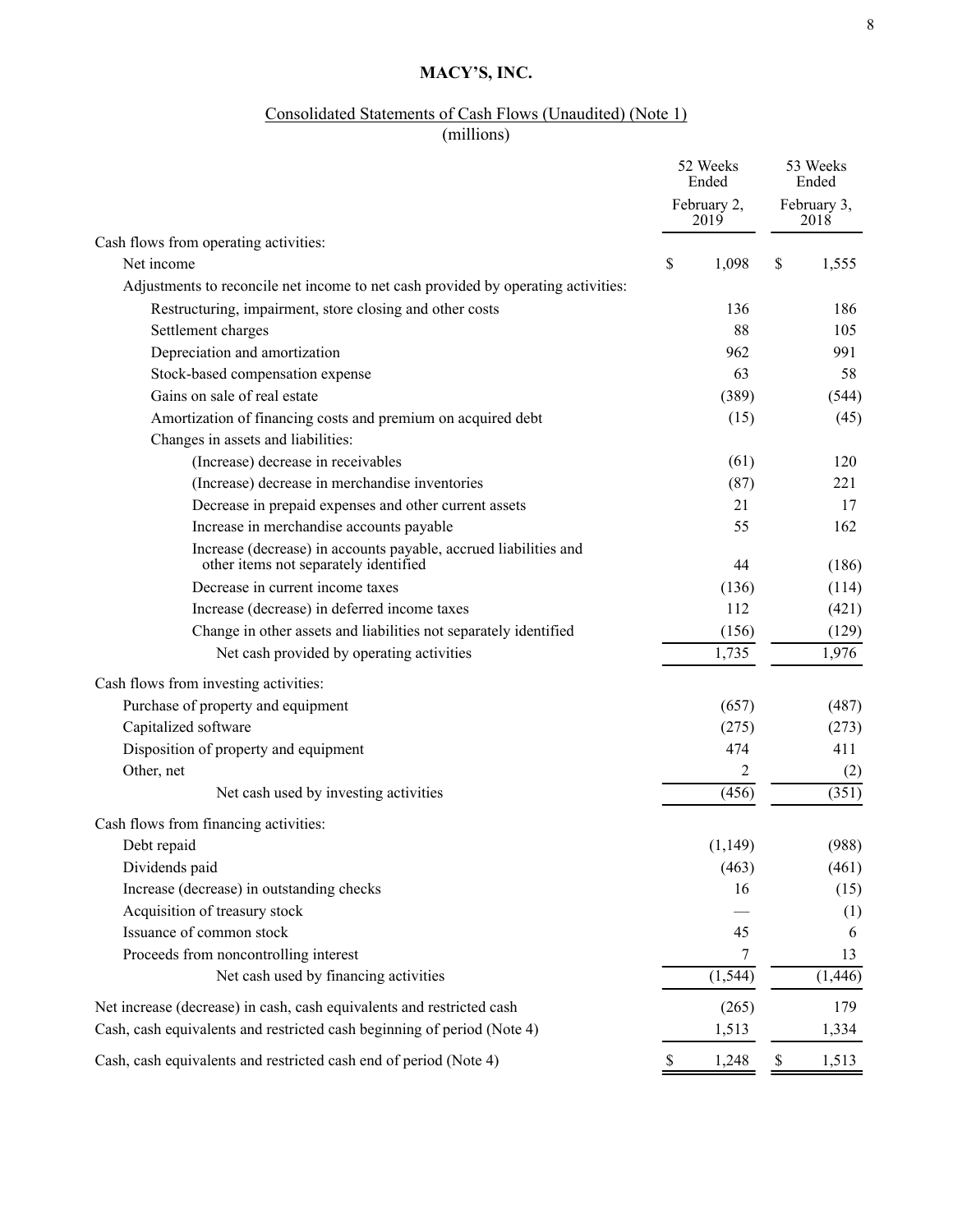#### Consolidated Financial Statements (Unaudited)

Notes:

- (1) The results for the 52 weeks ended February 2, 2019 and 53 weeks ended February 3, 2018 reflect the new accounting standards related to revenue recognition and retirement benefits. Macy's, Inc. has recast its quarterly income statements and balance sheets for 2016 and 2017 to reflect adoption of these new standards. These documents can be found on the investor relations page at www.macysinc.com.
- (2) The 14 and 53 weeks ended February 3, 2018 include the recognition of a non-cash tax benefit of \$584 million, or \$1.90 per diluted share attributable to Macy's, Inc., associated with the re-measurement of the company's deferred tax balances as a result of federal tax reform.
- (3) Gross margin is defined as net sales less cost of sales.
- (4) The 52 weeks ended February 2, 2019 and 53 weeks ended February 3, 2018 reflect the retrospective adoption of ASU 2016-18 (ASU 2016-18), Restricted Cash, and ASU 2016-15, Classification of Certain Cash Receipts and Cash Payments, on February 4, 2018. As a result of the adoption of ASU 2016-18, restricted cash of \$86 million and \$58 million have been included with cash and cash equivalents above for the 52 weeks ended February 2, 2019 and 53 weeks ended February 3, 2018, respectively. Further, certain reclassifications were made to the prior period's amounts to conform with the classifications of such amounts in the most recent period.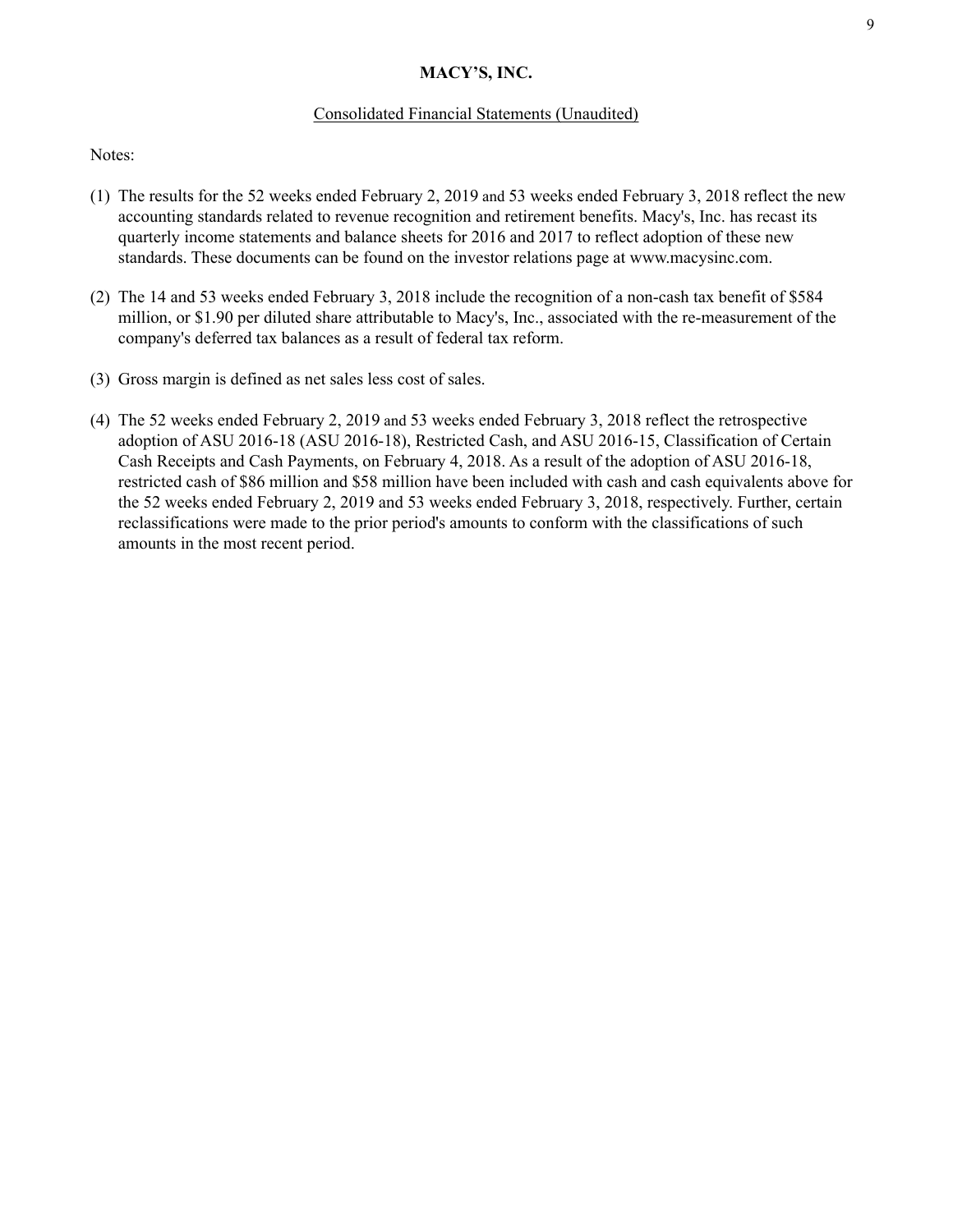#### Important Information Regarding Non-GAAP Financial Measures

The company reports its financial results in accordance with U.S. generally accepted accounting principles ("GAAP"). However, management believes that certain non-GAAP financial measures provide users of the company's financial information with additional useful information in evaluating operating performance. Management believes that providing supplemental changes in comparable sales on an owned plus licensed basis and changes in comparable sales on an owned plus licensed basis adjusted for the 53<sup>rd</sup> week calendar shift, which includes adjusting for growth in comparable sales of departments licensed to third parties, assists in evaluating the company's ability to generate sales growth, whether through owned businesses or departments licensed to third parties, and in evaluating the impact of changes in the manner in which certain departments are operated. Earnings before interest, taxes, depreciation and amortization (EBITDA) is a non-GAAP financial measure which the company believes provides meaningful information about its operational efficiency by excluding the impact of changes in tax law and structure, debt levels and capital investment. In addition, management believes that excluding certain items from EBITDA, net income and diluted earnings per share attributable to Macy's, Inc. shareholders that are not associated with the company's core operations and that may vary substantially in frequency and magnitude period-to-period provides useful supplemental measures that assist in evaluating the company's ability to generate earnings and to more readily compare these metrics between past and future periods.

The reconciliation of the forward-looking non-GAAP financial measure of changes in comparable sales on an owned plus licensed basis to GAAP comparable sales (i.e., on an owned basis) is in the same manner as illustrated below, except that the impact of growth in comparable sales of departments licensed to third parties is the only reconciling item. In addition, the company does not provide the most directly comparable forwardlooking GAAP measure of diluted earnings per share attributable to Macy's, Inc. shareholders excluding certain items because the timing and amount of excluded items are unreasonably difficult to fully and accurately estimate.

Non-GAAP financial measures should be viewed as supplementing, and not as an alternative or substitute for, the company's financial results prepared in accordance with GAAP. Certain of the items that may be excluded or included in non-GAAP financial measures may be significant items that could impact the company's financial position, results of operations or cash flows and should therefore be considered in assessing the company's actual and future financial condition and performance. Additionally, the amounts received by the company on account of sales of departments licensed to third parties are limited to commissions received on such sales. The methods used by the company to calculate its non-GAAP financial measures may differ significantly from methods used by other companies to compute similar measures. As a result, any non-GAAP financial measures presented herein may not be comparable to similar measures provided by other companies.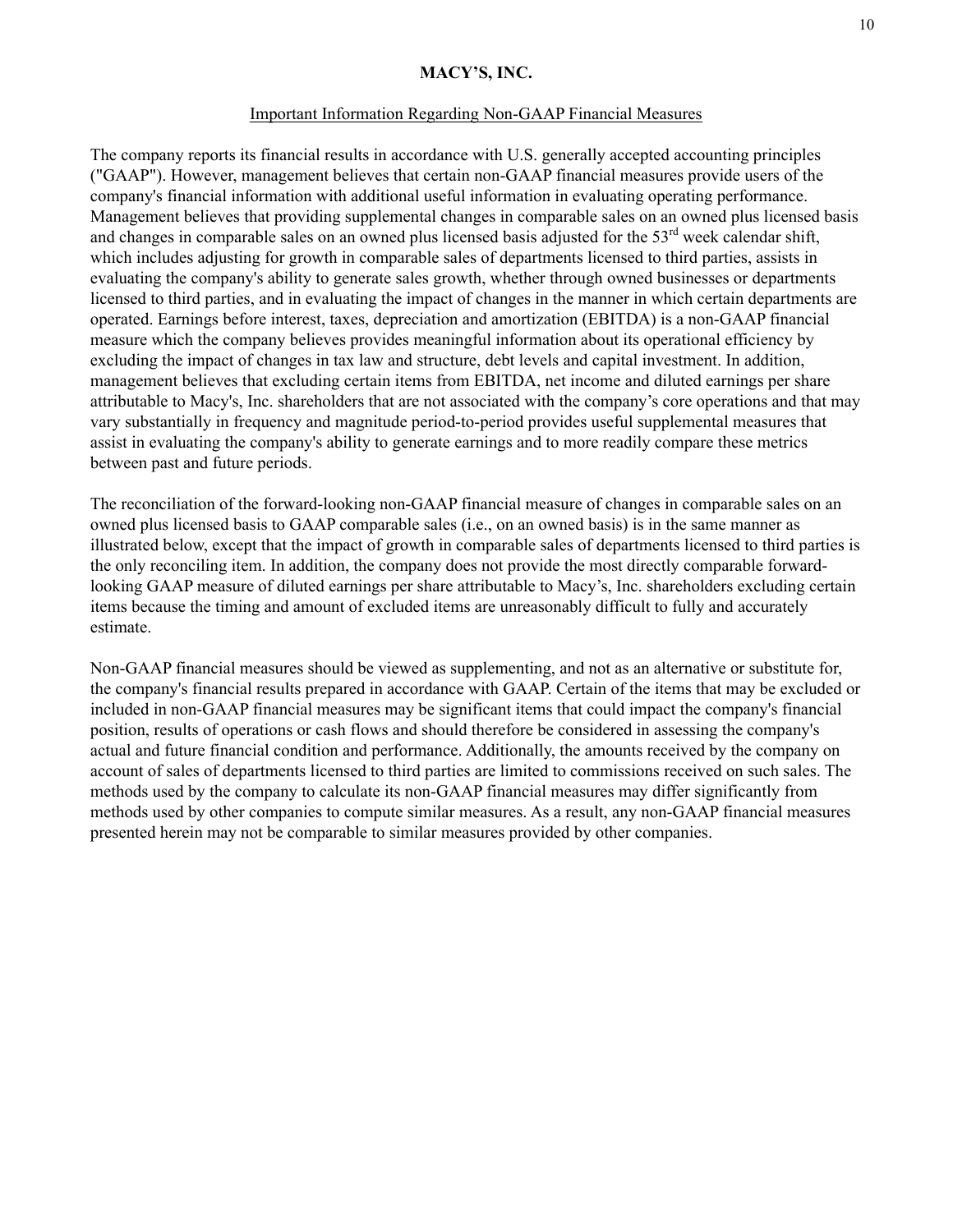#### Important Information Regarding Non-GAAP Financial Measures (All amounts in millions except percentages and per share figures)

### Changes in Comparable Sales

|                                                                                         | 13 Weeks Ended<br>February 2,<br>2019 | 52 Weeks Ended<br>February 2,<br>2019 |
|-----------------------------------------------------------------------------------------|---------------------------------------|---------------------------------------|
| Increase in comparable sales on an owned basis (Note 1)                                 | $0.4\%$                               | 1.7%                                  |
| Comparable sales growth impact of departments licensed to third parties (Note 2)        | $0.3\%$                               | 0.3%                                  |
| Increase in comparable sales on an owned plus licensed basis                            | $0.7\%$                               | $2.0\%$                               |
| Impact of 53 <sup>rd</sup> Week Shifted Calendar                                        | $1.3\%$                               | 0.4%                                  |
| 53rd Week Shifted Calendar comparable sales on an owned plus licensed basis<br>(Note 3) | $2.0\%$                               | $2.4\%$                               |

Notes:

- (1) Represents the period-to-period percentage change in net sales from stores in operation throughout the year presented and the immediately preceding year and all online sales, excluding commissions from departments licensed to third parties. Stores impacted by a natural disaster or undergoing significant expansion or shrinkage remain in the comparable sales calculation unless the store, or material portion of the store, is closed for a significant period of time. Definitions and calculations of comparable sales differ among companies in the retail industry.
- (2) Represents the impact of including the sales of departments licensed to third parties occurring in stores in operation throughout the year presented and the immediately preceding year and all online sales in the calculation of comparable sales. The company licenses third parties to operate certain departments in its stores and online and receives commissions from these third parties based on a percentage of their net sales. In its financial statements prepared in conformity with GAAP, the company includes these commissions (rather than sales of the departments licensed to third parties) in its net sales. The company does not, however, include any amounts in respect of licensed department sales (or any commissions earned on such sales) in its comparable sales in accordance with GAAP (i.e., on an owned basis). The amounts of commissions earned on sales of departments licensed to third parties are not material to its net sales for the periods presented.
- (3) Represents comparable sales on an owned plus licensed basis that incorporates a shift of the company's fiscal 2017 calendar to align with fiscal 2018 on a like-for-like basis as a result of the  $53<sup>rd</sup>$  week in fiscal 2017.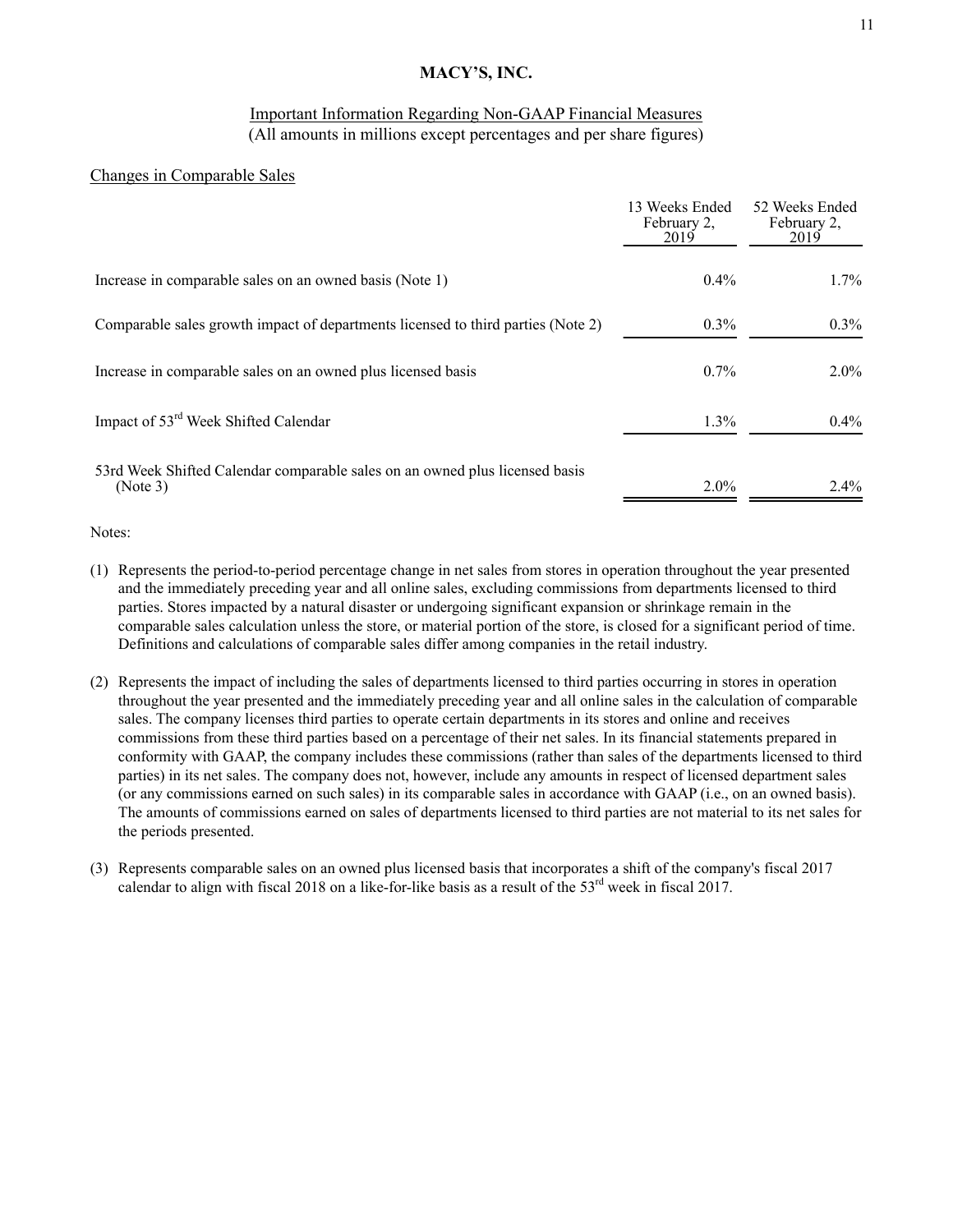#### Important Information Regarding Non-GAAP Financial Measures

Earnings before Interest, Taxes, Depreciation and Amortization, Net Income and Diluted Earnings Per Share Attributable to Macy's, Inc. Shareholders, Excluding Certain Items

Non-GAAP financial measures, excluding certain items below, are reconciled to the most directly comparable GAAP measure as follows:

- EBITDA and adjusted EBITDA are reconciled to GAAP net income attributable to Macy's, Inc. shareholders.
- Adjusted net income attributable to Macy's, Inc. shareholders is reconciled to GAAP net income attributable to Macy's, Inc. shareholders.
- Adjusted diluted earnings per share attributable to Macy's, Inc. shareholders is reconciled to GAAP diluted earnings per share attributable to Macy's, Inc.

### *Adjusted EBITDA*

|                                                          | 13 Weeks Ended   |   | 14 Weeks Ended   |
|----------------------------------------------------------|------------------|---|------------------|
|                                                          | February 2, 2019 |   | February 3, 2018 |
| Net income attributable to Macy's, Inc. shareholders     | \$<br>740        | S | 1,347            |
| Interest expense, net                                    | 49               |   | 73               |
| Losses (gains) on early retirement of debt               | 28               |   | (11)             |
| Federal, state and local income tax expense (benefit)    | 226              |   | (176)            |
| Depreciation and amortization                            | 244              |   | 250              |
| <b>EBITDA</b>                                            | 1,287            |   | 1,483            |
| Restructuring, impairment, store closing and other costs | 97               |   | 152              |
| Settlement charges                                       | 15               |   | 32               |
| Adjusted EBITDA                                          | 1,399            |   | 1,667            |

|                                                                      | 52 Weeks Ended   |   | 53 Weeks Ended   |
|----------------------------------------------------------------------|------------------|---|------------------|
|                                                                      | February 2, 2019 |   | February 3, 2018 |
| Net income attributable to Macy's, Inc. shareholders                 | \$<br>1,108      | S | 1,566            |
| Interest expense, net                                                | 236              |   | 310              |
| Losses (gains) on early retirement of debt                           | 33               |   | (10)             |
| Federal, state and local income tax expense (benefit)                | 322              |   | (39)             |
| Depreciation and amortization                                        | 962              |   | 991              |
| <b>EBITDA</b>                                                        | 2,661            |   | 2,818            |
| Restructuring, impairment, store closing and other costs<br>(Note 1) | 128              |   | 186              |
| Settlement charges                                                   | 88               |   | 105              |
| <b>Adjusted EBITDA</b>                                               | 2,877            |   | 3,109            |

Note:

(1) For the 52 weeks ended February 2, 2019, the above adjustment excludes impairment, restructuring and other costs attributable to the noncontrolling interest shareholder of \$8 million.